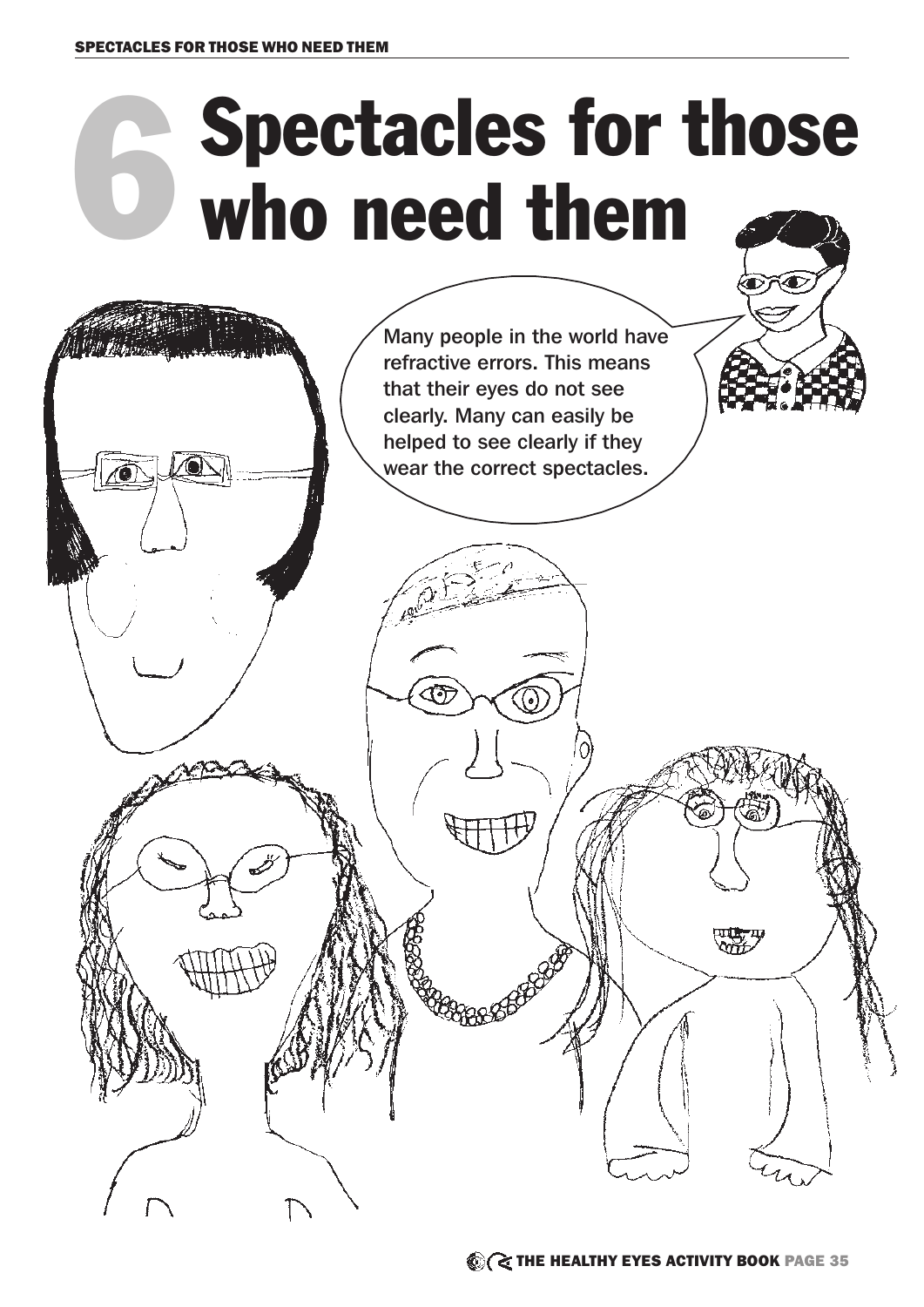My name is Jamilla. My best friend since I was a child is Simrah. Soon we will be going to university to study to become

teachers. I remember when we were about seven years old, Simrah was always failing the tests. She seemed unhappy at school. When she read a book she held it very close to her face, the book almost touching her nose. When there was something to copy from the blackboard, she copied it from my book. One day, some nurses from the eye clinic visited the school. They tested all of our eyes. They told Simrah that she had a problem with her vision and that it could easily be treated with spectacles. She cried. She said "my father will not allow me to wear spectacles, it will bring shame on the family, no one will agree to marry a girl with glasses!". The eye nurse was very kind. She spoke to Simrah's parents. When Simrah had her spectacles, everything improved for her. She started to do well at school and the teacher said kindly "Smart Simrah in her

spectacles!" At home she could help her mother with preparing the rice because now she could see if there were any small stones.

How many children in the class have had *their eyes tested?*

Are there any children in the class who have headaches, or difficulty seeing the blackboard?

Where can you get spectacles if you need them in this community?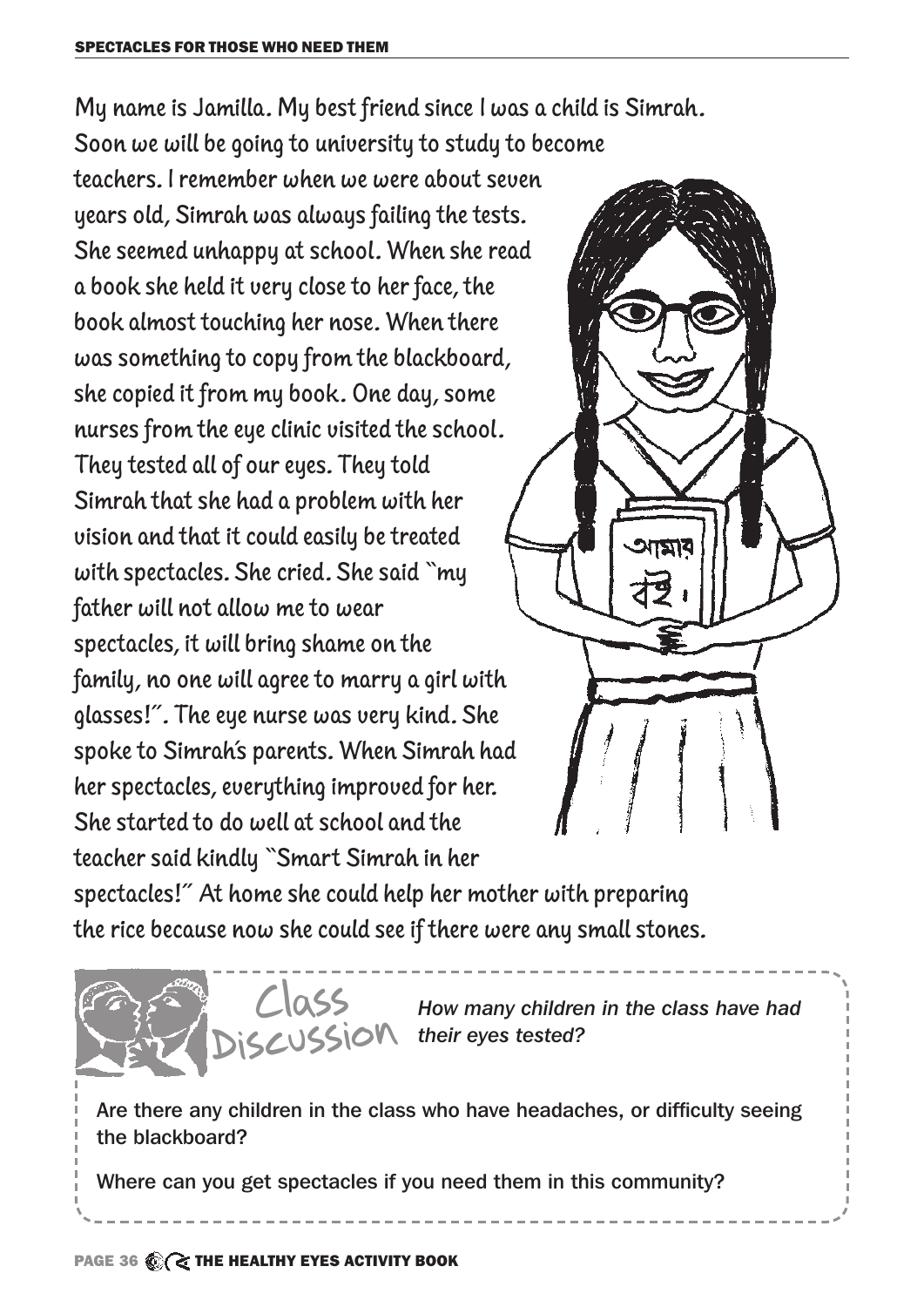

- Measure the distance. Take six steps from the tree or wall. Mark the spot.
- Ask the person to be tested to stand on the mark and cover the left eye.
- Point to the E. Ask the person to point in the direction of the E. Repeat with the other Es.
- Repeat for the other eye. The person should now cover their right eye.

Write down the names of the children who did not get all the directions of the E right. This means that they do not see well and they need to be checked by an eye nurse or doctor.

| <b>Name</b> | <b>Right eye</b> | Left eye |
|-------------|------------------|----------|
|             |                  |          |
|             |                  |          |
|             |                  |          |
|             |                  |          |
|             |                  |          |
|             |                  |          |
|             |                  |          |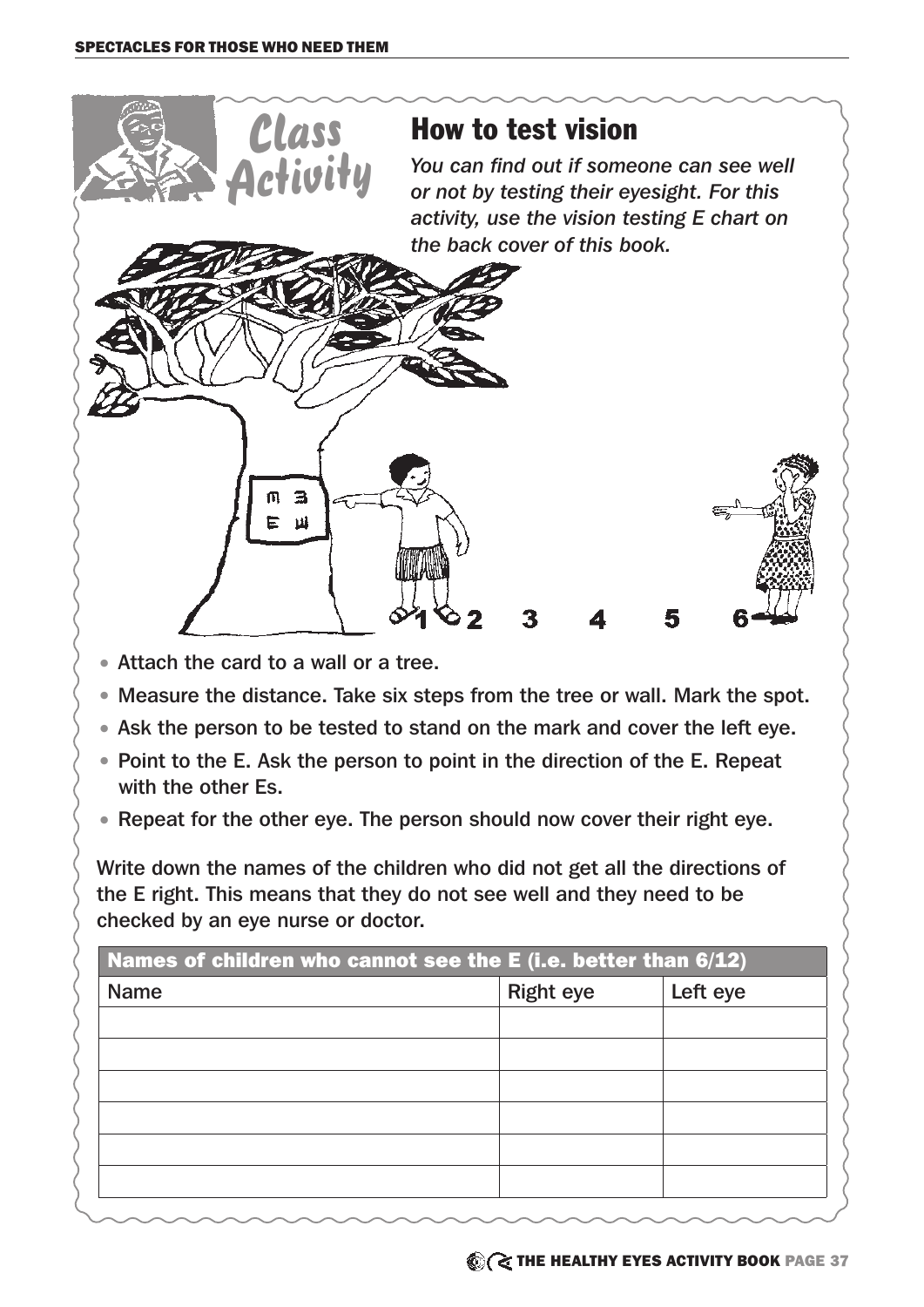

My father makes shoes. Last year he stopped making and mending shoes because he could not see to thread the needle or do the small stitches. We were unhappy because daddy was not earning enough money to buy the things we needed like school books and clothes. At last his friend Mr Kuma said, "Old man, you should go to the eye clinic to get spectacles". My father did not agree. "I am not so old and I have always seen perfectly. Spectacles will only make my eyes weaker", he said. But from that day he started noticing that many people about his age had spectacles. Mr Zuma in the post office. Mrs Kumalo who made clothes. He decided to have his eyes checked at the eye clinic. He returned with a pair of spectacles, looking very proud and happy. We are now happy too.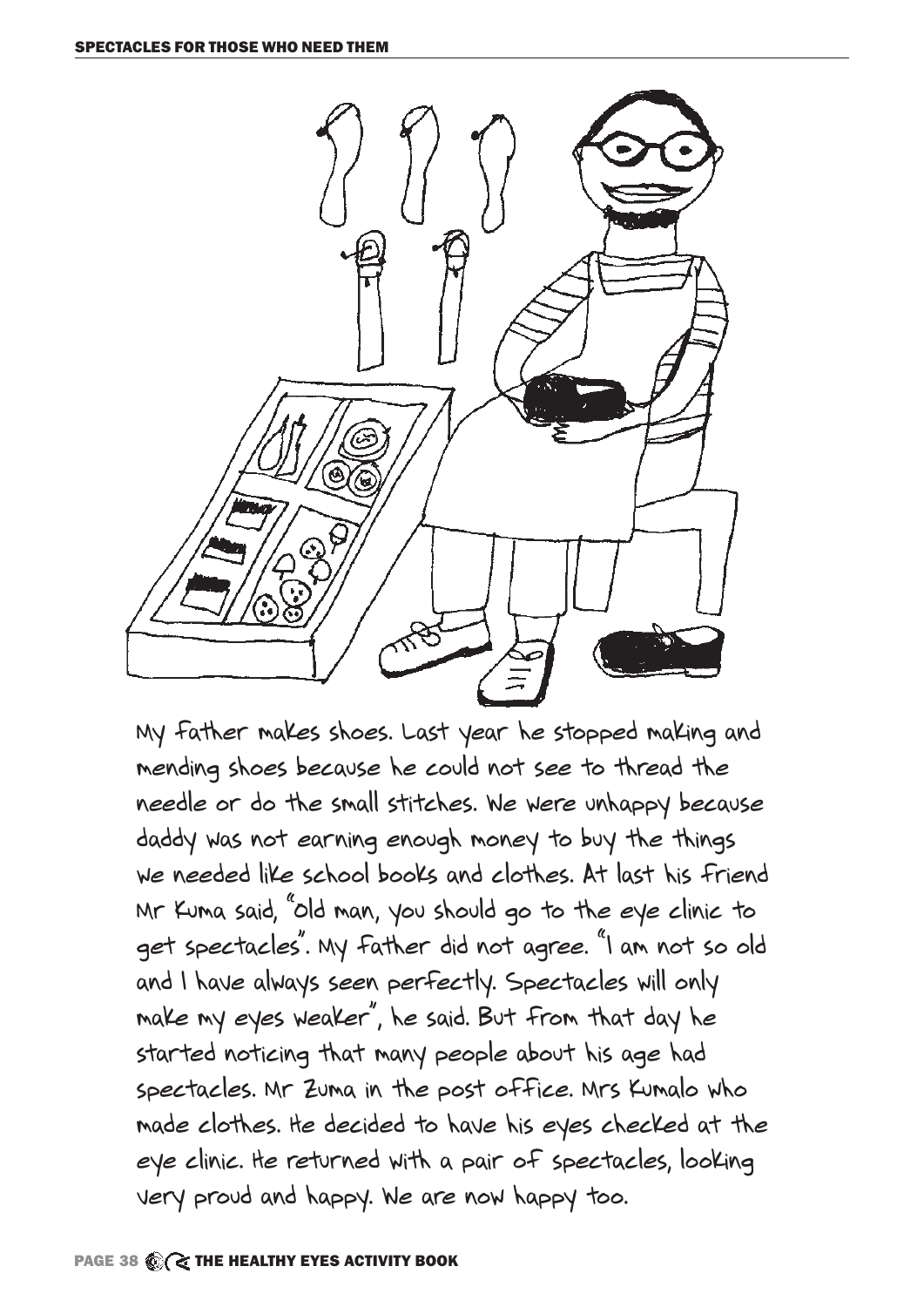

*Each person in the class should find out from six people at home if they have difficulty seeing.*

**1** Find out if there are any blind people in your community. Do the counting fingers test.

## The counting fingers test to find out if someone is blind

- Stand 3 meters away from the person (about five to ten steps away from the person).
- Hold up two or three of your fingers.
- Ask the person to tell you how many fingers he can see.
- Try again with one or four fingers.
- Write the names of people who cannot count fingers at 3 meters.

People who cannot count fingers at 3 meters

2 Find out if there are any older people who need spectacles for seeing things close-up. Use the chart on the inside of the back cover.

People who cannot see the E close-up while holding the chart at a comfortable distance